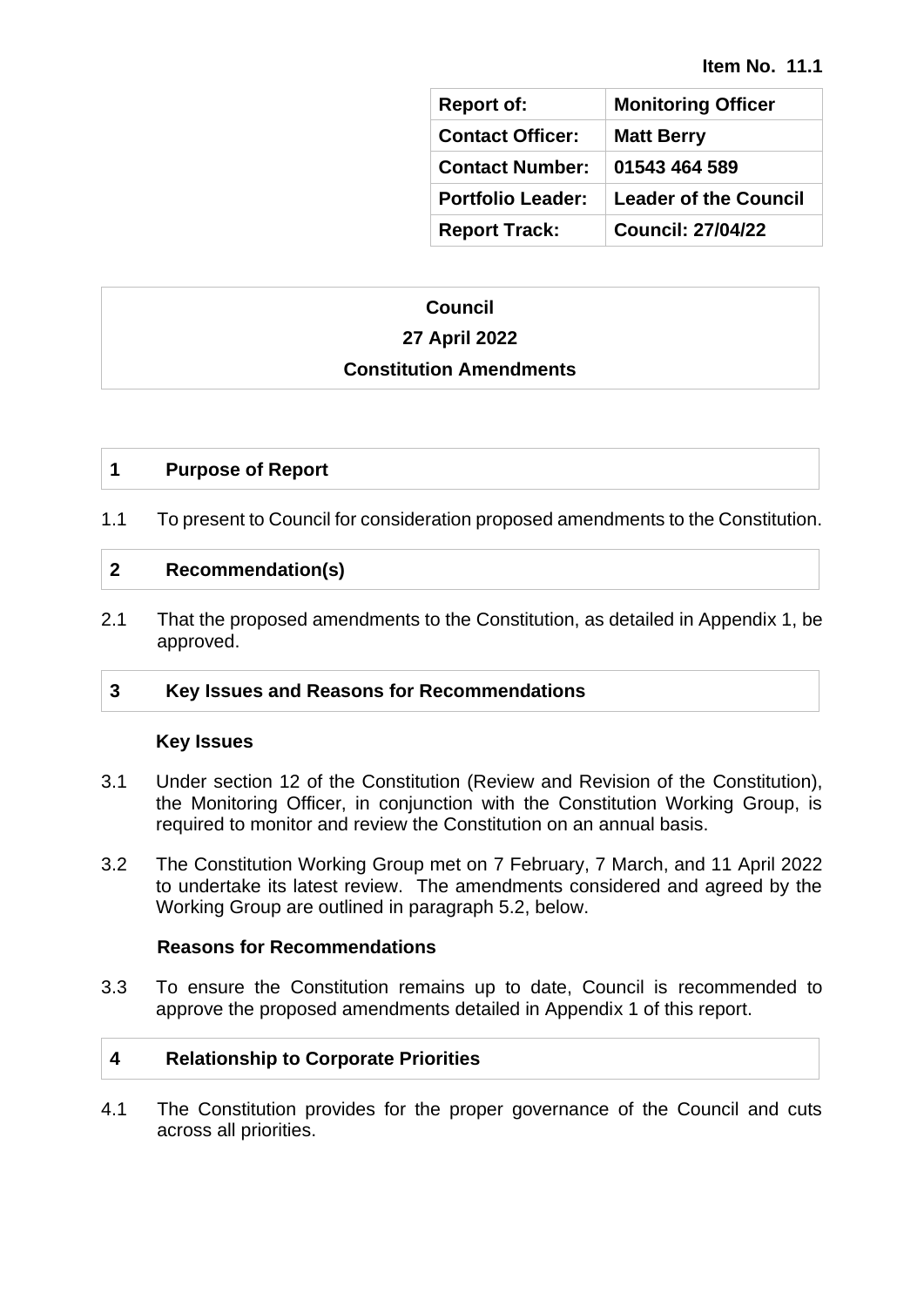## **5 Report Detail**

- 5.1 The process for reviewing the Constitution on an annual basis was adopted as part of the review undertaken in 2015 to ensure that it remained up to date and allowed for amendments to be made in a timely manner if the need was identified during the year.
- 5.2 The latest review undertaken by the Monitoring Officer, in conjunction with the Constitution Working Group, considered several proposed amendments to the Constitution, along with the reasons for why the amendments had been put forward. The proposals are detailed at Appendix 1, and the required changes to the Constitution detailed in Appendix 2.
- 5.3 The Working Group also discussed whether gender-neutral language should be adopted for the Constitution. All Members views were sought on this proposal and based on feedback received, the Group were of the view that the proposal should be put to full Council for consideration. Appendix 3 sets out a full list of required changes in the Constitution if approved by Council.
- 5.4 Any updates to the Scheme of Delegations approved by Cabinet or Council since May 2021 will also be inserted into the Constitution as part of this update.

#### **6 Implications**

#### 6.1 **Financial**

None.

#### 6.2 **Legal**

Keeping the Constitution under regular review ensures that it complies with any relevant legal requirements currently in force.

## 6.3 **Human Resources**

None.

## 6.4 **Risk Management**

None.

## 6.5 **Equality & Diversity**

None.

## 6.6 **Climate Change**

None.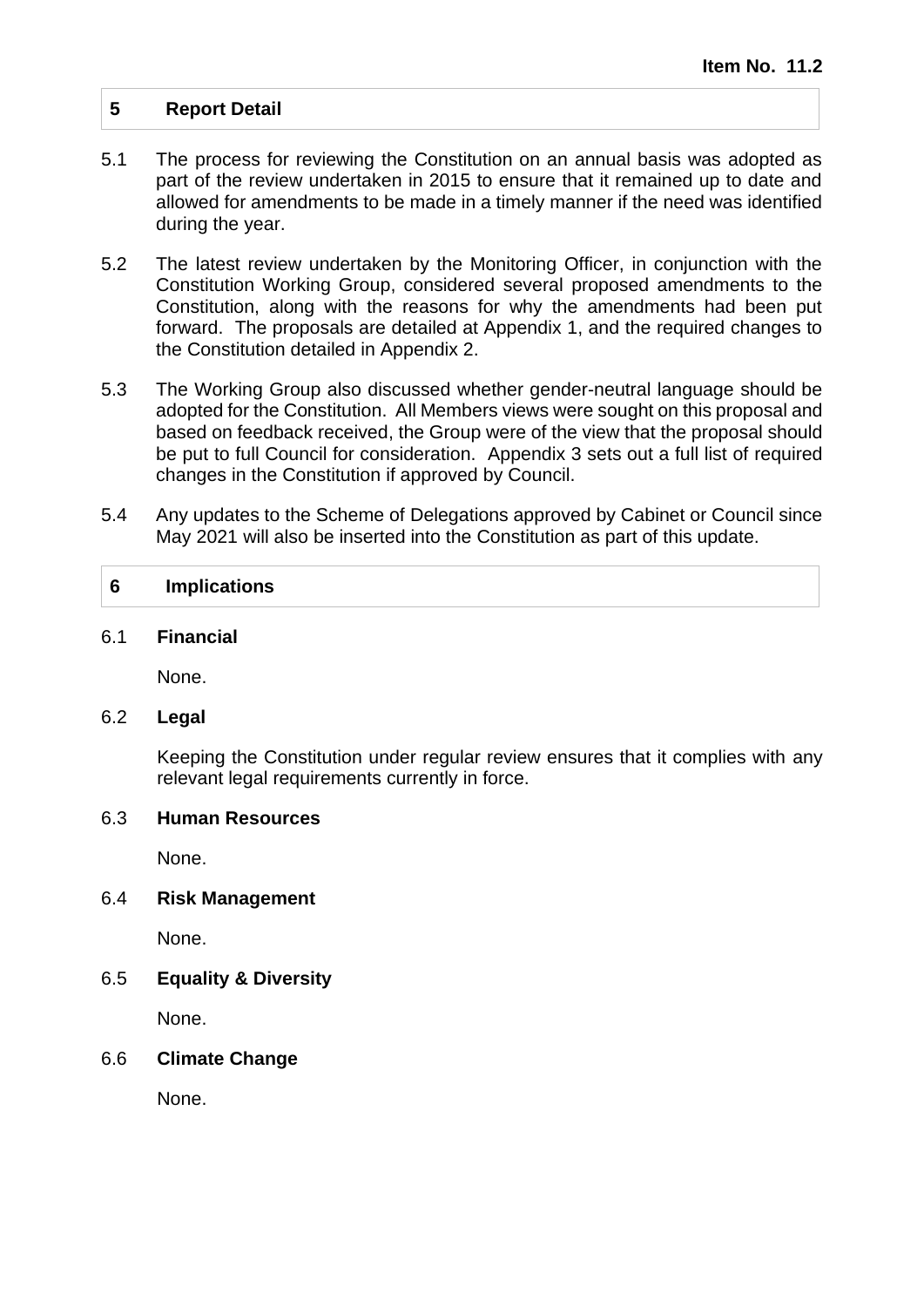# **7 Appendices to the Report**

Appendix 1: List of proposed changes to the Constitution.

Appendix 2: Tracked changes amendments to the Constitution.

Appendix 3: List of gender references in the Constitution.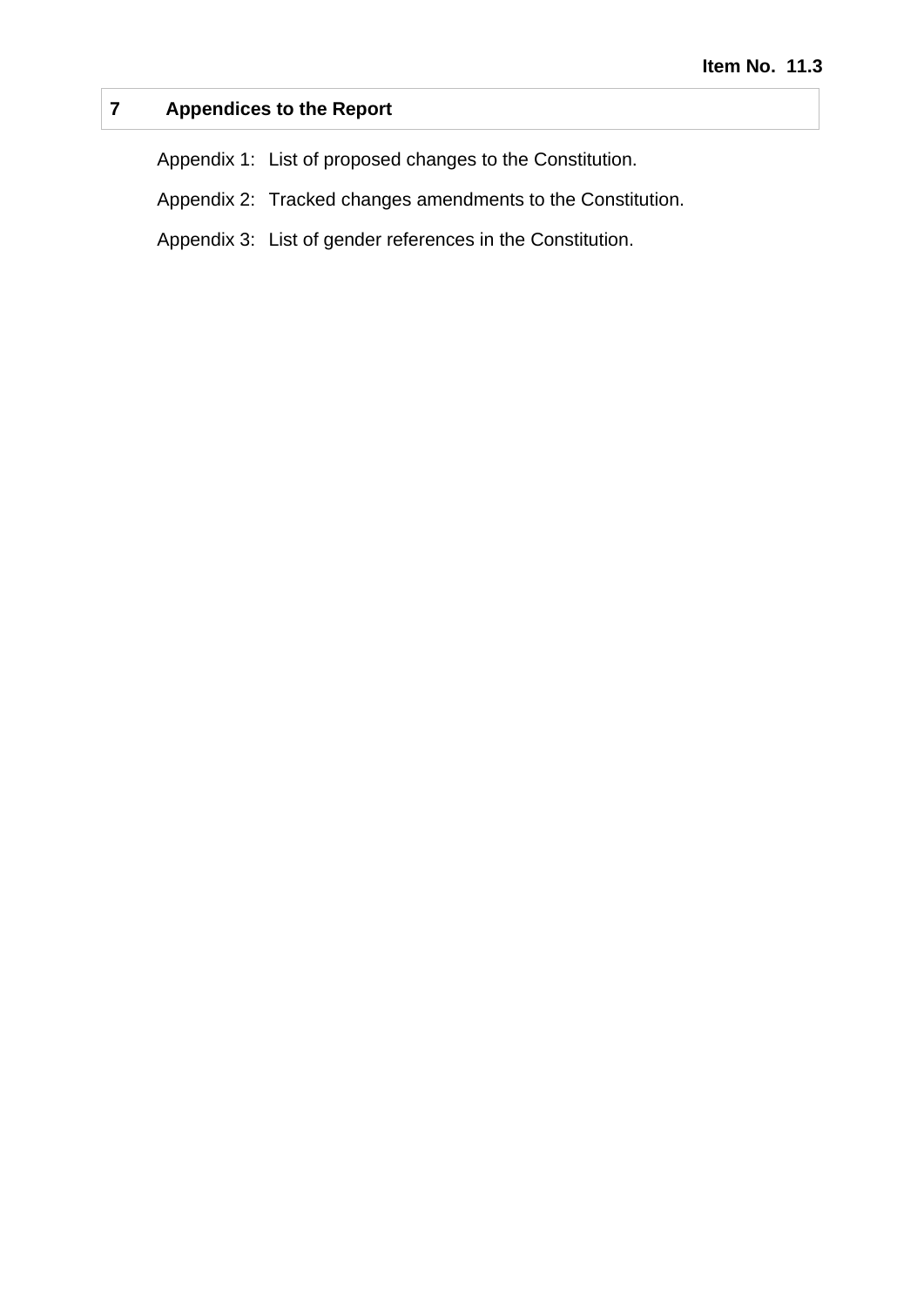# **Proposed Amendments for Review by Constitution Working Group**

| Part / Section to be<br><b>Reviewed</b>                                                  | <b>Pages and Paragraphs</b><br>to be Reviewed | Proposed Wording to be Inserted / Deleted /<br>Amended                                                                                                                                                                                                                                                 | <b>Reasons for Requesting</b><br><b>Review</b>                                                                |  |
|------------------------------------------------------------------------------------------|-----------------------------------------------|--------------------------------------------------------------------------------------------------------------------------------------------------------------------------------------------------------------------------------------------------------------------------------------------------------|---------------------------------------------------------------------------------------------------------------|--|
| Part 3, Section 18 -<br>Licensing and Public<br><b>Protection Committee</b>              | Page 3-18-2<br>Paragraph 18.8                 | Remove all references in sub-paragraphs (a) to (c)<br>of 'gambling legislation' and replace with<br>'Gambling Act 2005'                                                                                                                                                                                | To ensure the correct legislative<br>references are included in the<br>Committee's terms of reference.        |  |
| <b>Terms of Reference</b>                                                                |                                               | Sub-paragraph (d) - deleted 'gambling legislation'<br>and replace with "*Section 154(1) of the Gambling<br>Act 2005.'                                                                                                                                                                                  |                                                                                                               |  |
|                                                                                          |                                               | Insert the following wording after the first bracketed<br>paragraph:                                                                                                                                                                                                                                   |                                                                                                               |  |
|                                                                                          |                                               | "(**Section 154(1) of the Gambling Act 2005 states<br>that - "The functions under this Part of a licensing<br>authority in England and Wales are by virtue of this<br>subsection delegated to the licensing committee of<br>the authority established under section 6 of the<br>Licensing Act 2003.")' |                                                                                                               |  |
| Part 3, Section 19 -<br><b>Licensing Sub-Committee</b><br><b>Terms of Reference</b>      | Page 3-19-1<br>Paragraph 19.1                 | At the end of the paragraph, insert: 'and Section<br>154(1) of the Gambling Act 2005.'                                                                                                                                                                                                                 | To ensure the correct legislative<br>references are included in the<br>Sub-Committee's terms of<br>reference. |  |
|                                                                                          | Pages 3-19-1 to 3-19-2                        | At the end of the paragraphs, insert: 'and the<br>Gambling Act 2005.'                                                                                                                                                                                                                                  | To ensure the correct legislative<br>references are included in the                                           |  |
|                                                                                          | Paragraphs 19.6 and<br>19.10                  |                                                                                                                                                                                                                                                                                                        | Sub-Committee's terms of<br>reference.                                                                        |  |
| Part 3, Section 21 - Audit &<br><b>Governance Committee</b><br><b>Terms of Reference</b> | Pages 3-21-2 to 3-21-3<br>Paragraph 21.8      | Under 'Regulatory Framework' add the following at<br>the end of the bullet point list:                                                                                                                                                                                                                 | To reflect a recommendation<br>made by the Investigatory                                                      |  |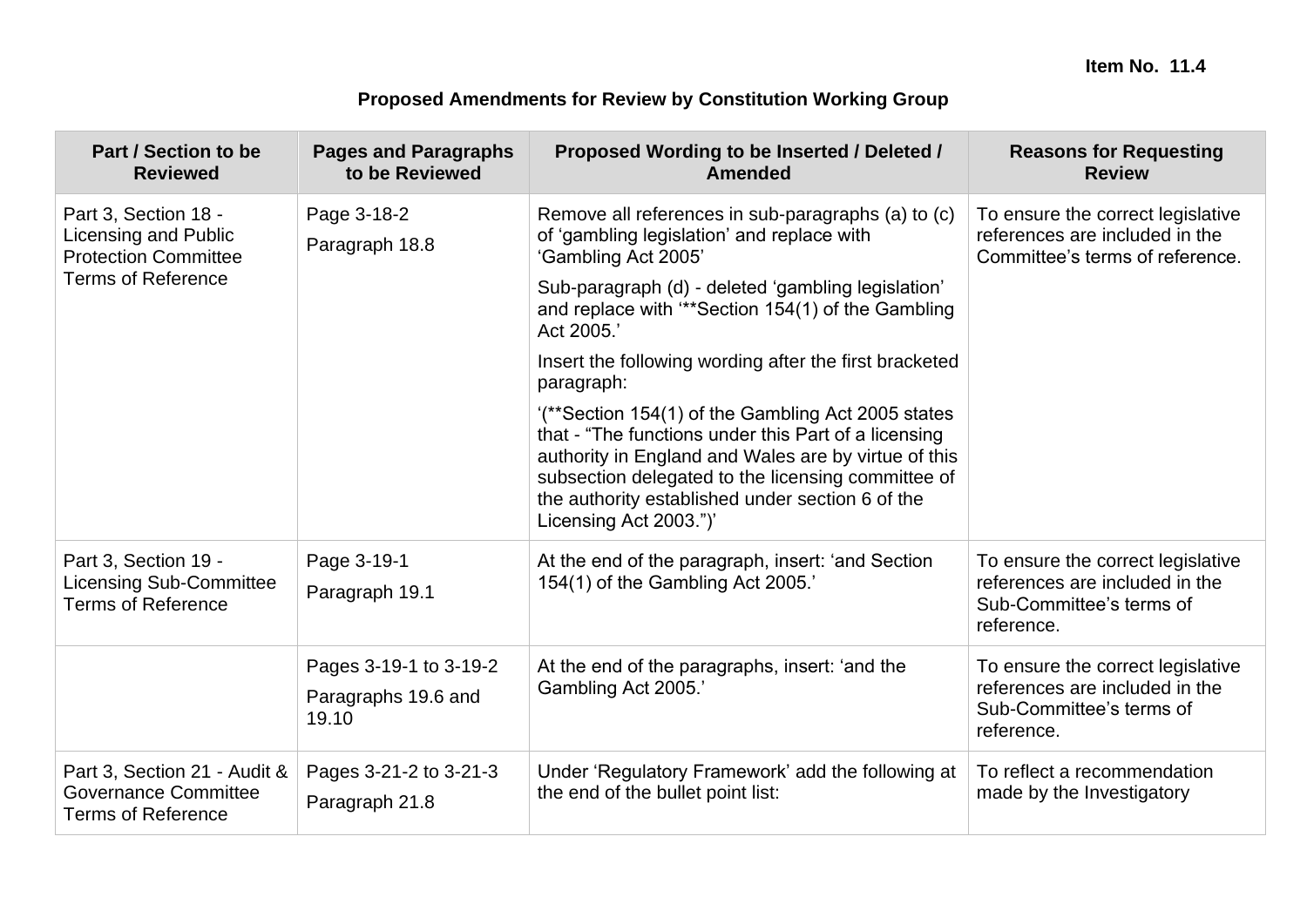| <b>Part / Section to be</b><br><b>Reviewed</b>                          | <b>Pages and Paragraphs</b><br>to be Reviewed | Proposed Wording to be Inserted / Deleted /<br><b>Amended</b>                                                                                                                                                                                                                                                                                                                                                                                                                                                                                                                                                                         | <b>Reasons for Requesting</b><br><b>Review</b>                                 |  |
|-------------------------------------------------------------------------|-----------------------------------------------|---------------------------------------------------------------------------------------------------------------------------------------------------------------------------------------------------------------------------------------------------------------------------------------------------------------------------------------------------------------------------------------------------------------------------------------------------------------------------------------------------------------------------------------------------------------------------------------------------------------------------------------|--------------------------------------------------------------------------------|--|
|                                                                         |                                               | 'Consider the Council's annual Regulation of<br>$\bullet$<br>Investigatory Powers report.'                                                                                                                                                                                                                                                                                                                                                                                                                                                                                                                                            | Powers Commissioner following a<br>2018 inspection.                            |  |
| Part 3, Section 23 -<br><b>Appointments Panel Terms</b><br>of Reference | Page 3-23-1<br>Paragraphs 23.5 and<br>23.6    | After 'Managing Director', insert: 'or Monitoring<br>Officer.'                                                                                                                                                                                                                                                                                                                                                                                                                                                                                                                                                                        | To ensure compliance with the<br>JNC terms of service for Chief<br>Executives. |  |
|                                                                         | Page 3-23-1<br>Paragraph 23.7                 | At the end of the first line, insert: ', unless the<br>matters discussed relate to the Managing<br>Director's employment, in which case it shall be<br>clerked by the Monitoring Officer.'                                                                                                                                                                                                                                                                                                                                                                                                                                            |                                                                                |  |
|                                                                         | Page 3-23-1<br>Paragraph 23.8                 | After the first sentence, insert: 'To consider<br>allegations relating to the conduct, capability or<br>breakdown of trust of the Chief Executive, the<br>Section 151 Officer, and the Monitoring Officer.'                                                                                                                                                                                                                                                                                                                                                                                                                           |                                                                                |  |
|                                                                         | Page 3-23-2<br>Paragraph 23.9                 | Create a sub-paragraph (a), and insert new sub-<br>paragraphs (b) and (c):<br>(b) 'To consider allegations relating to the<br>conduct, capability or breakdown of trust of the<br>Chief Executive, the Section 151 Officer, and<br>the Monitoring Officer, and to take action in<br>accordance with the Council's approved<br>disciplinary procedure for these officers,<br>including suspension, appointment of an<br>Independent Investigator, and disciplinary<br>action short of dismissal.'<br>(c) 'suspend those employees in the posts of<br>Head of Paid Service, Monitoring Officer<br>and/or Section 151 Officer, whilst an |                                                                                |  |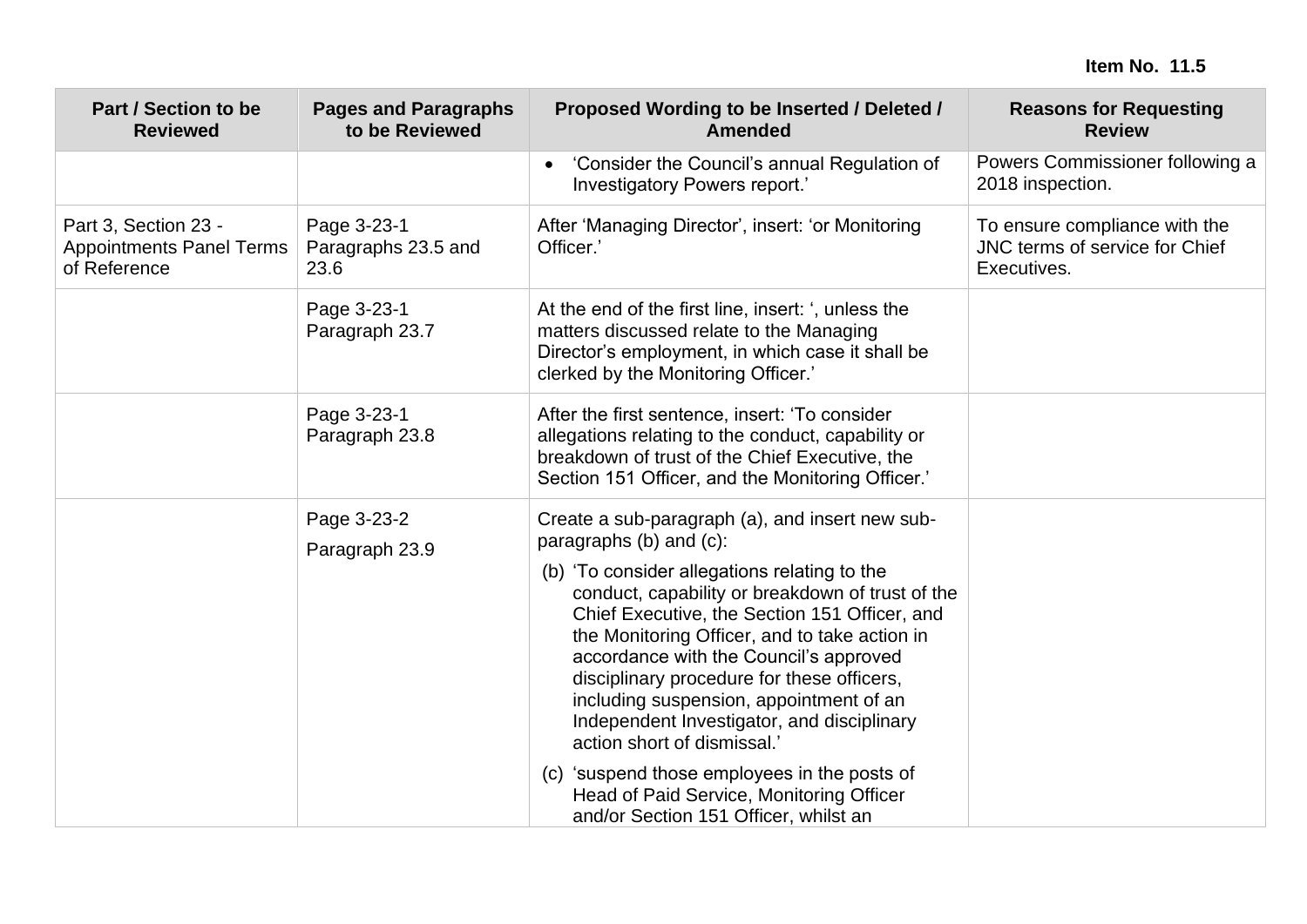| <b>Part / Section to be</b><br><b>Reviewed</b>       | <b>Pages and Paragraphs</b><br>to be Reviewed   | Proposed Wording to be Inserted / Deleted /<br><b>Amended</b>                                                                                                                                                                                                                                                                                                                                            | <b>Reasons for Requesting</b><br><b>Review</b>                                                                                                                             |
|------------------------------------------------------|-------------------------------------------------|----------------------------------------------------------------------------------------------------------------------------------------------------------------------------------------------------------------------------------------------------------------------------------------------------------------------------------------------------------------------------------------------------------|----------------------------------------------------------------------------------------------------------------------------------------------------------------------------|
|                                                      |                                                 | investigation takes place into alleged<br>misconduct. That suspension will be on full<br>pay and last no longer than two months. The<br>suspension periods may only be extended<br>beyond two months following a decision by the<br><b>Appointments Panel.'</b>                                                                                                                                          |                                                                                                                                                                            |
| Part 3, Section 26 -<br><b>Scheme of Delegations</b> | Page 3-26-13<br>Paragraph 26.5.20(c)(i)         | Amend wording to read:<br>'set out the specific clear and relevant material<br>planning reasons for why the request is being<br>made for the Planning Application to be referred to<br>the Planning Control Committee for determination.                                                                                                                                                                 | To reflect best practice as per<br>recommendations made by the<br><b>Planning Advisory Service</b><br>following a review of the<br>Development Control Service in<br>2019. |
|                                                      | Page 3-26-21<br>Paragraph 26-10-2               | Insert new sub-paragraph (e):<br>'Appoint persons to serve on the Council's<br>Independent Remuneration Panel in accordance<br>with the provisions of the Local Authorities<br>(Members' Allowances) (England) Regulations<br>2003 (as amended).'                                                                                                                                                        | To formally reflect existing<br>practice in the Constitution.                                                                                                              |
|                                                      | Page 3-26-22<br>Paragraph 1.7 /<br>Page 3-26-25 | Delete all wording in paragraph 1.7 and insert new<br>paragraph 4.2 to read:<br>'Subject to the Terms of Reference, the<br>Appointments Panel may suspend the Head of<br>Paid Service (the Managing Director), Monitoring<br>Officer or Section 151 Officer, in accordance with<br>their relevant terms and conditions of employment,<br>whilst an investigation takes place into alleged<br>misconduct. | To ensure compliance with the<br>JNC terms of service for Chief<br>Executives.                                                                                             |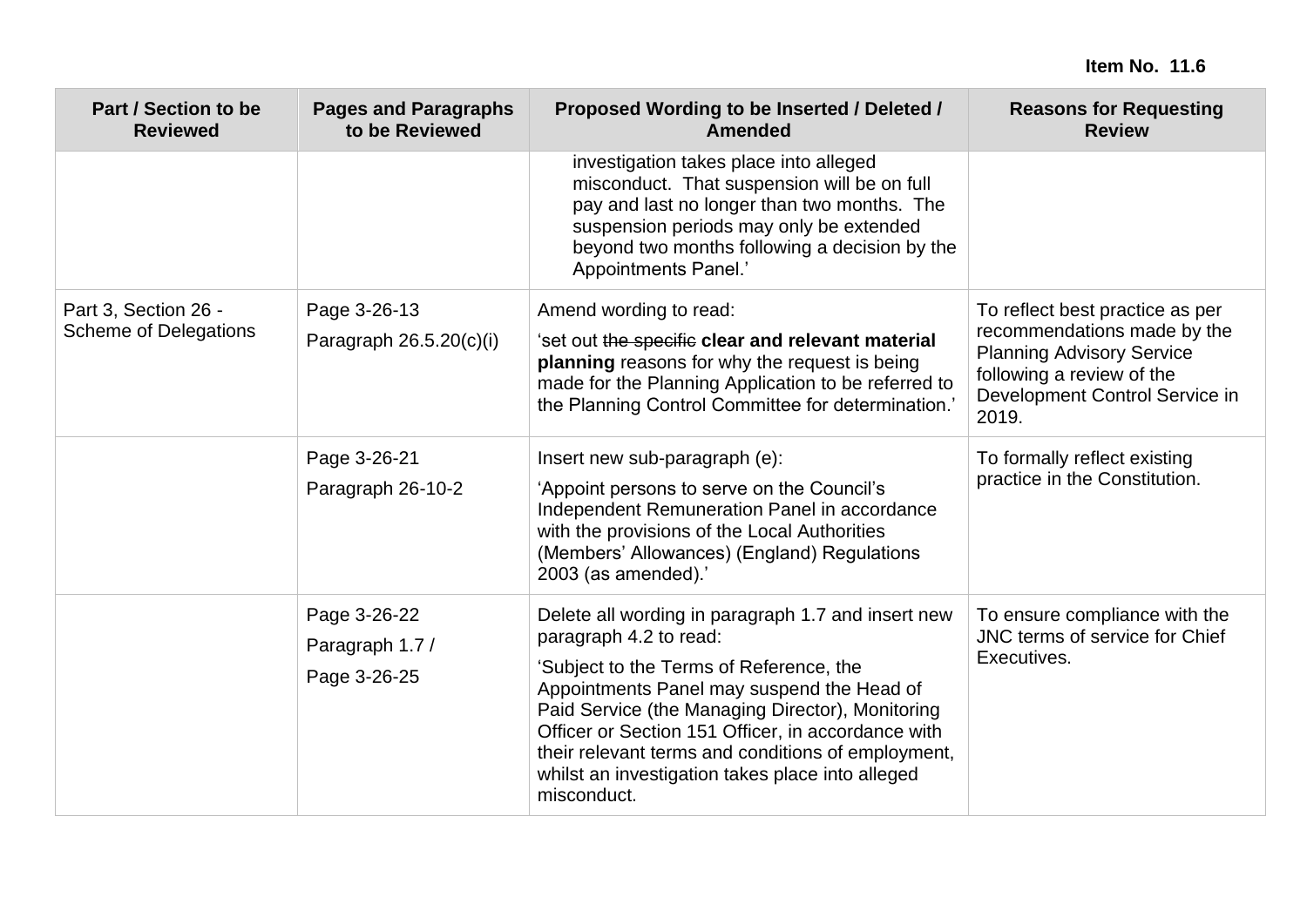| Part / Section to be<br><b>Reviewed</b>                                | <b>Pages and Paragraphs</b><br>to be Reviewed | Proposed Wording to be Inserted / Deleted /<br><b>Amended</b>                                                                                                                                                                             | <b>Reasons for Requesting</b><br><b>Review</b>                                                                                                                                              |
|------------------------------------------------------------------------|-----------------------------------------------|-------------------------------------------------------------------------------------------------------------------------------------------------------------------------------------------------------------------------------------------|---------------------------------------------------------------------------------------------------------------------------------------------------------------------------------------------|
|                                                                        |                                               | Such suspension must be on full pay and last no<br>longer than two months. The suspension periods<br>may only be extended beyond two months<br>following a decision by the Appointments Panel.'                                           |                                                                                                                                                                                             |
| Part 4, Section 27 -<br><b>Council Procedure Rules</b>                 | Page 4-27-3<br>Paragraph 4A.(1)               | Re-order sub-paragraphs (I) to (m)                                                                                                                                                                                                        | To correctly reflect the order in<br>which political balance,<br>committee appointments, and<br>Chairmen and Vice-Chairmen of<br>Committees are confirmed at the<br>Annual Council Meeting. |
| Part 5, Section 39 - Local<br>Protocol for Planning<br>Decision Making | Page 5-39-10<br>Paragraph $7.4(B)(6)(i)$      | Amend wording to read:<br>'set out the specific clear and relevant material<br>planning reasons for why the request is being<br>made for the Planning Application to be referred to<br>the Planning Control Committee for determination.' | To reflect best practice as per<br>recommendations made by the<br><b>Planning Advisory Service</b><br>following a review of the<br>Development Control Service in<br>2019.                  |
| Throughout                                                             | Throughout                                    | Gender specific terminology changed to gender<br>neutral terminology                                                                                                                                                                      | To adopt gender neutral<br>language where appropriate                                                                                                                                       |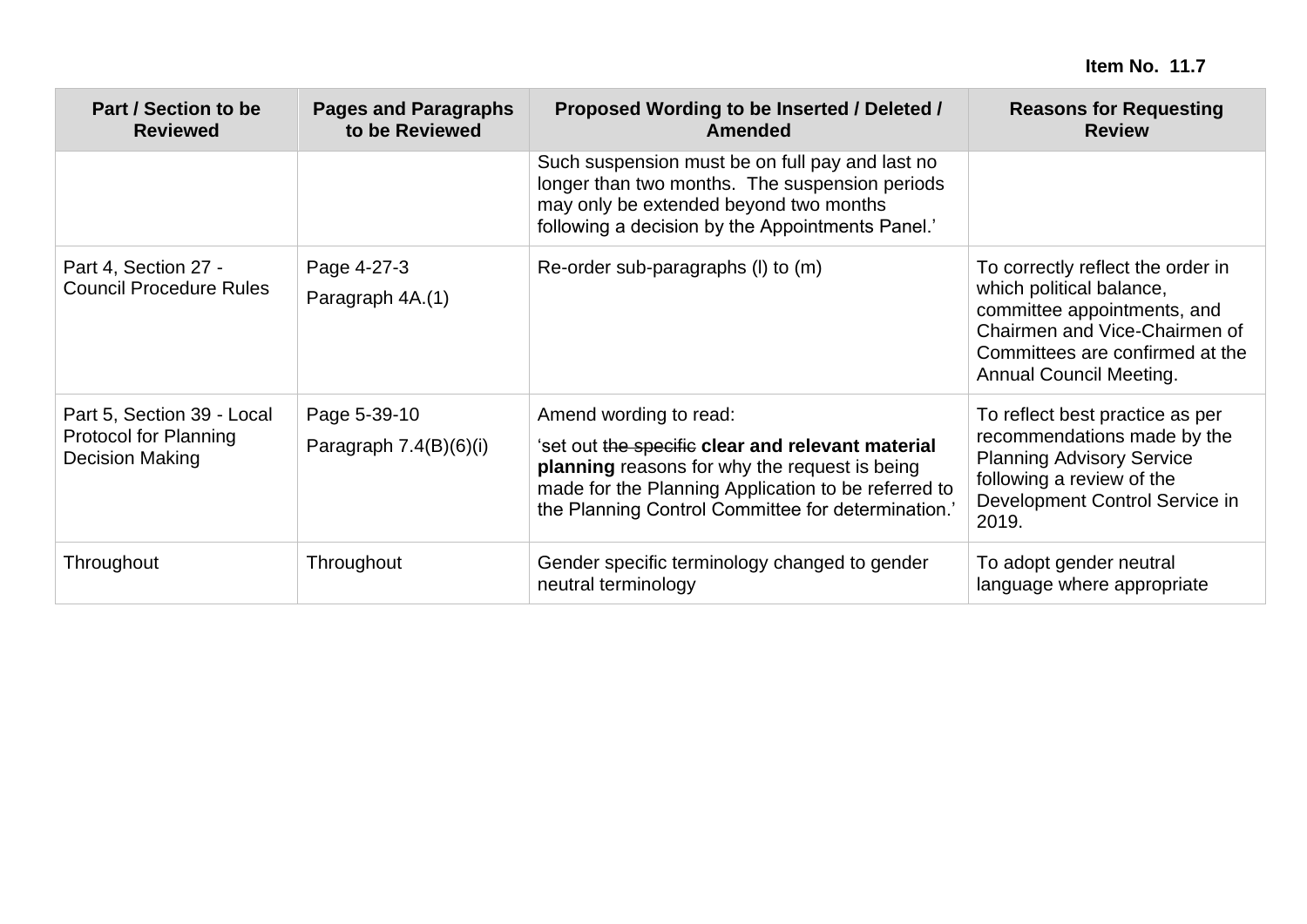## **Tracked Changes Amendments to the Constitution**

**Section 18 Licensing and Public Protection Committee**

#### **18.8 Functions**

To carry out the following functions in accordance with the Codes of Conduct:

- (a) Determine applications for the grant or renewal of licences, other than those submitted under the Licensing Act 2003 and gambling legislation the Gambling Act 2005 where:
	- (i) adverse comments have been received in the processing of the application, and
	- (ii) Officers with delegated authority have indicated that there are circumstances which may warrant a refusal of the application.
- (b) Determine any issues relating to revocation, suspension or variation of licences, other than those submitted under the Licensing Act 2003 and gambling legislation the Gambling Act 2005.
- (c) Consider all issues relating to Public Protection encompassing all Environmental Health matters (other than matters relating to the Licensing Act 2003 and gambling legislation the Gambling Act 2005) not delegated to Officers and required to be made by the Council.
- (d) Those functions required to be carried out by a licensing committee pursuant to Section 7\* of the Licensing Act 2003 and gambling legislation \*\*Section 154(1) of the Gambling Act 2005 and for those functions the Committee shall be the Council's Licensing Committee.

\*(Section 7 of the Licensing Act 2003 states that – "All matters relating to the discharge by a licensing authority of its licensing functions are, by virtue of the subsections of the Act, referred to its licensing committee and, accordingly, that committee must discharge those functions on behalf of the authority.)

(\*\*Section 154(1) of the Gambling Act 2005 states that - "The functions under this Part of a licensing authority in England and Wales are by virtue of this subsection delegated to the licensing committee of the authority established under section 6 of the Licensing Act 2003.")

(Note: The Committee may arrange for the determination of applications for the grant or renewal of licenses submitted under the Licensing Act 2003 to be determined by either licensing committee/or sub-committees/ or an Officer of the Council.)

--------------------------------------------------------------------------------------------------------------------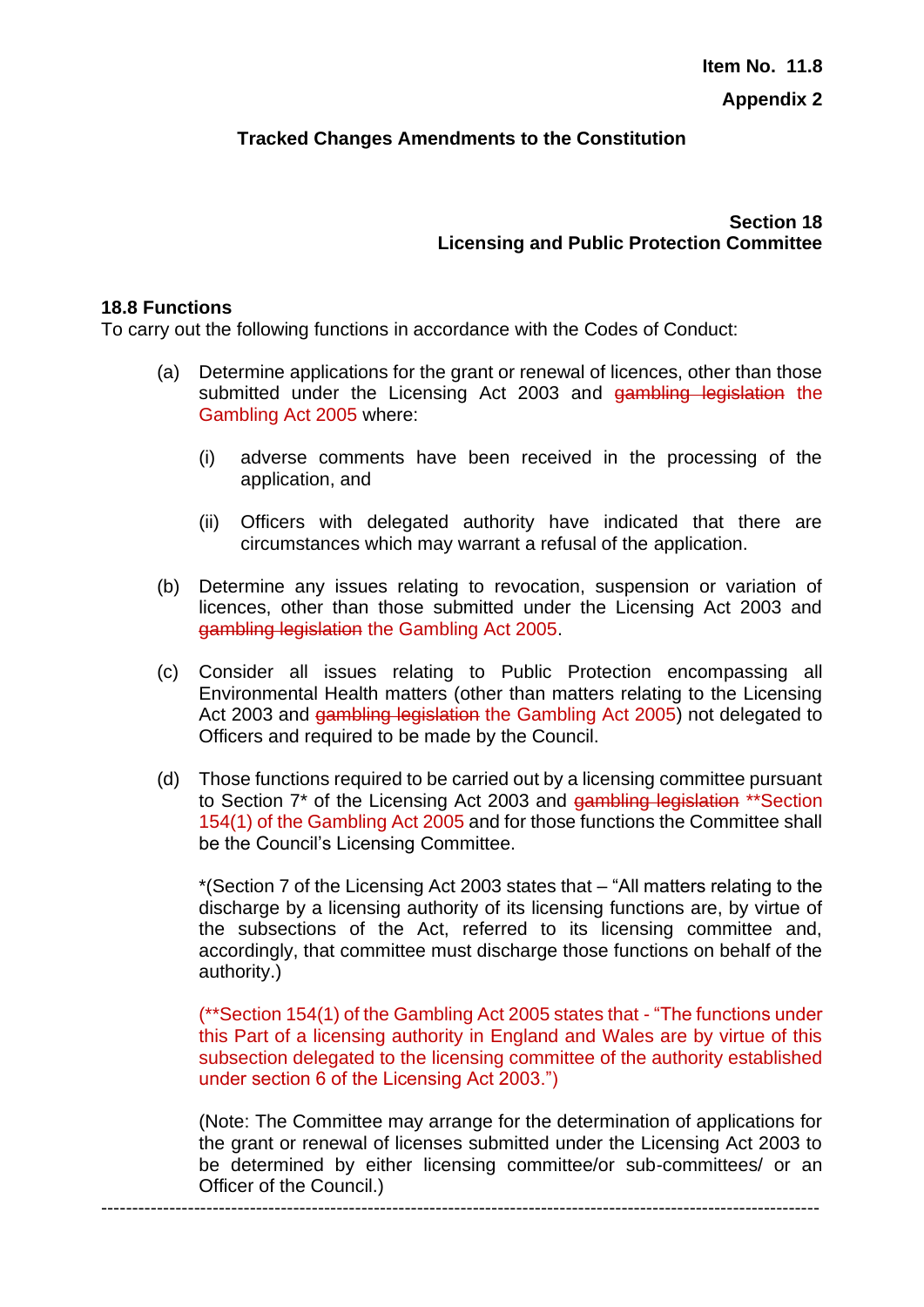#### **Section 19 Licensing Sub-Committee**

## **19.1 Status**

The Licensing Sub-Committees are Sub-Committees of the Licensing and Public Protection Committee established to discharge the Licensing Authority's licensing functions under Section 7(1) of the Licensing Act 2003 and Section 154(1) of the Gambling Act 2005.

## **19.6 Frequency of Meetings**

Meetings of the Committee will be convened in accordance with the requirements of the Licensing Act 2003 and the Gambling Act 2005.

#### **19.10 Functions**

Pursuant to Section 10(1) of the Licensing Act 2003, the Licensing and Public Protection Committee delegates to the Licensing Sub-Committee all of its functions under the Licensing Act 2003 and the Gambling Act 2005.

--------------------------------------------------------------------------------------------------------------------

**Section 21 Audit & Governance Committee**

#### **21.8 Core Functions**

Regulatory Framework

• Consider the Council's annual Regulation of Investigatory Powers report.

--------------------------------------------------------------------------------------------------------------------

**Section 23 Appointments Panel**

#### **23.5 Frequency of Meetings**

Meetings of the Appointments Panel will be convened by the Managing Director, or the Monitoring Officer, as required.

#### **23.6 Agenda**

Prior to the meeting of the Panel, the Managing Director, or the Monitoring Officer, will circulate to all Members of the Panel the Agenda and Reports to be considered.

#### **23.7 Proceedings**

The Managing Director (or nominee) shall be the Clerk to the Committee, unless the matters discussed relate to the Managing Director's employment, in which case it shall be clerked by the Monitoring Officer.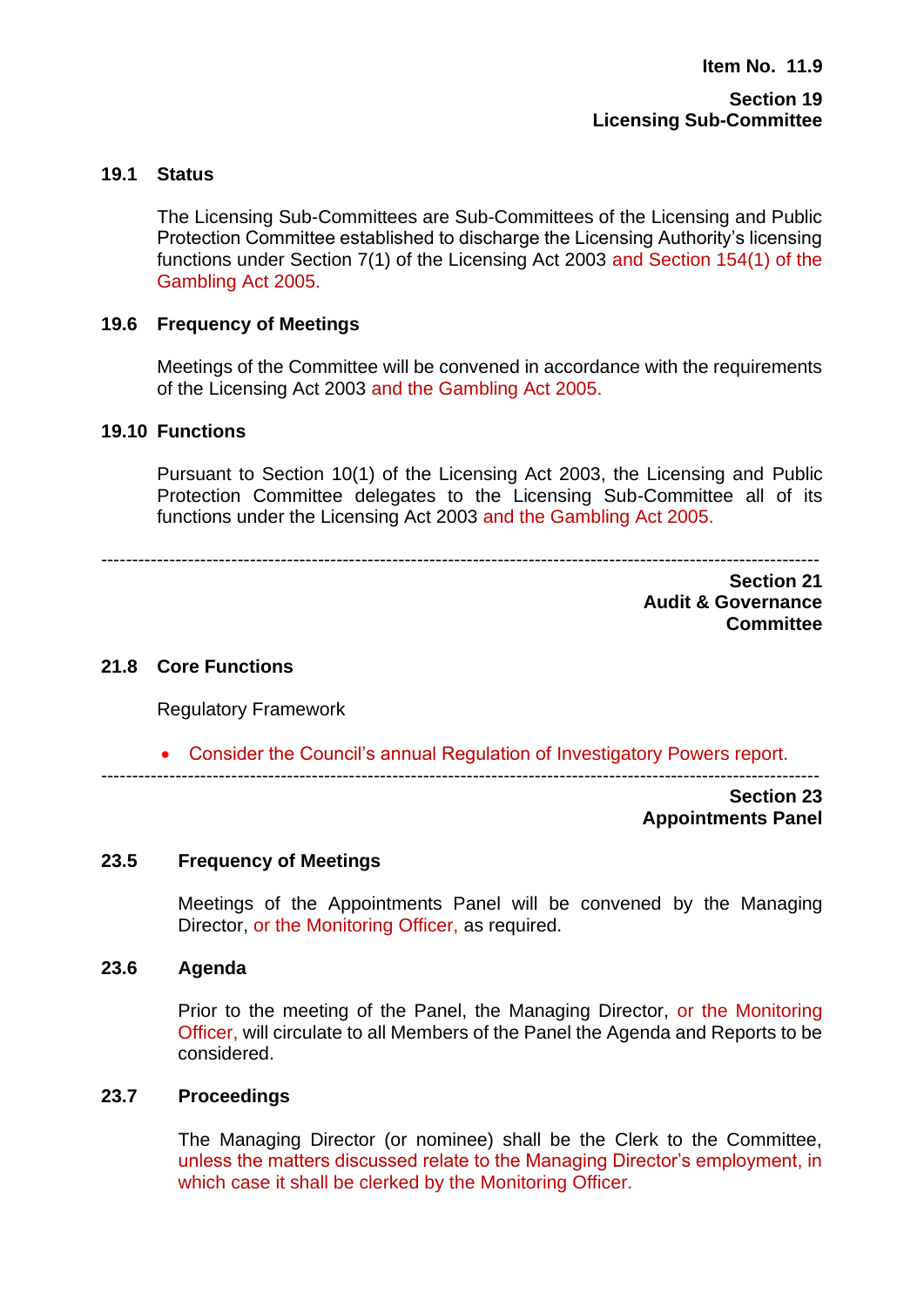#### **23.8 Functions**

The Appointments Panel will deal with the appointment of Officers to posts at Head of Service level within the Authority, with the exception of the S.151 Officer and the Monitoring Officer.

To consider allegations relating to the conduct, capability or breakdown of trust of the Chief Executive, the Section 151 Officer, and the Monitoring Officer.

#### **23.9 Delegated Powers**

- (a) The Panel has delegated authority to appoint to a Head of Service level vacancy subject to complying with the Procedural Requirements set out in paragraph 6.1 of Annex 1 to the Scheme of Delegation.
- (b) To consider allegations relating to the conduct, capability or breakdown of trust of the Chief Executive, the Section 151 Officer, and the Monitoring Officer, and to take action in accordance with the Council's approved disciplinary procedure for these officers, including suspension, appointment of an Independent Investigator, and disciplinary action short of dismissal.
- (c) Suspend those employees in the posts of Head of Paid Service, Monitoring Officer and/or Section 151 Officer, whilst an investigation takes place into alleged misconduct. That suspension will be on full pay and last no longer than two months. The suspension periods may only be extended beyond two months following a decision by the Appointments Panel.

--------------------------------------------------------------------------------------------------------------------

**Section 26 Scheme of Delegations**

#### **26.5 Head of Economic Prosperity**

#### **Planning**

- 26.5.20 The following matters shall be reported to the Planning Control Committee for determination:-
	- (c) All Planning Applications where a Member of the Council has made a formal written request (using the necessary referral form available from the Council's Planning Service), which must:
		- (i) Set out the specific clear and relevant material planning reasons for why the request is being made for the Planning Application to be referred to the Planning Control Committee for determination.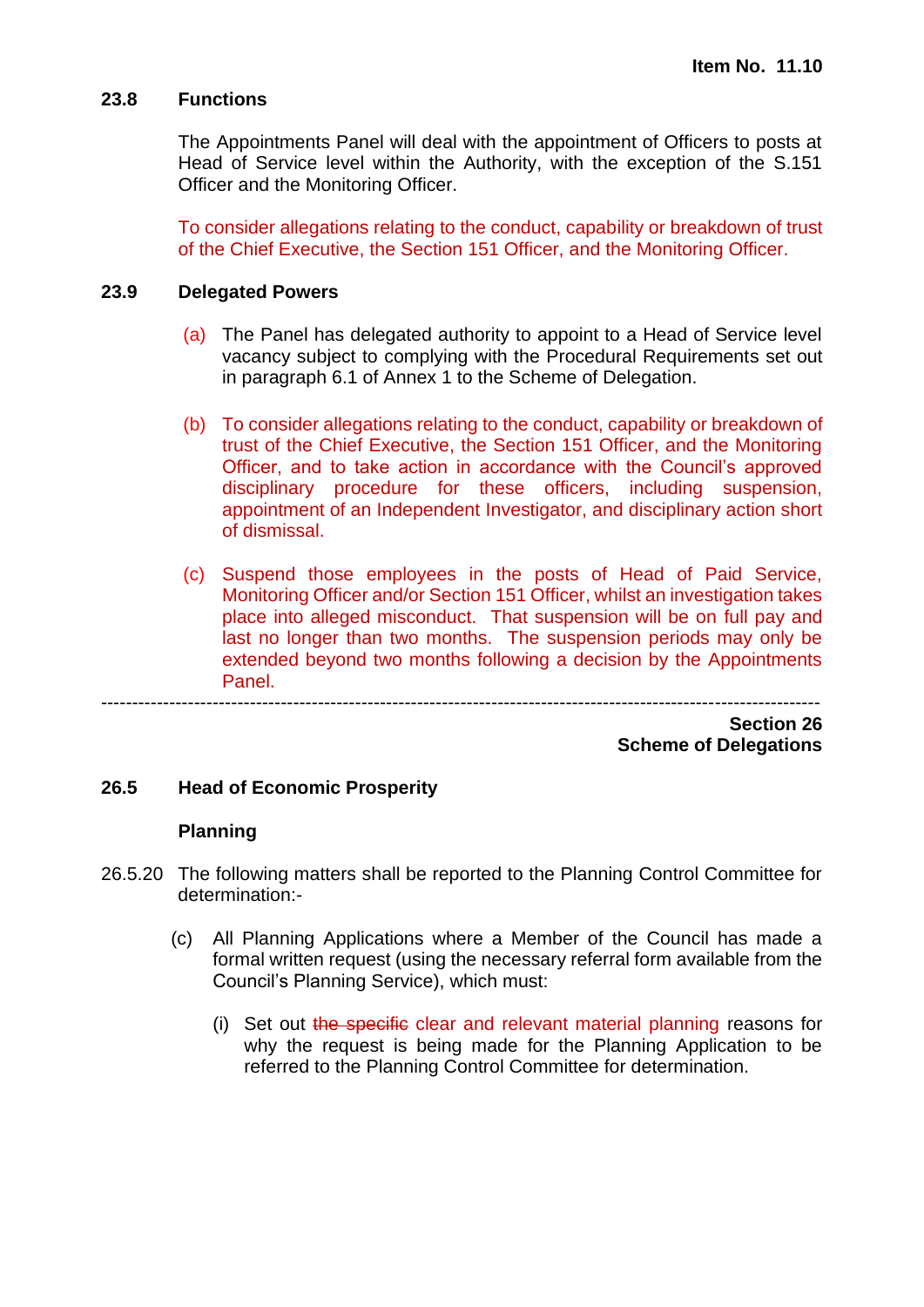## **26.10 Monitoring Officer**

- 20.10.2 The person appointed by the Council as Monitoring Officer, in addition to undertaking the statutory functions of the post as listed in the Monitoring Officer Protocol shall:
	- (e) Appoint persons to serve on the Council's Independent Remuneration Panel in accordance with the provisions of the Local Authorities (Members' Allowances) (England) Regulations 2003 (as amended).

## **Annex 1**

## **Council - Disciplinary Action**

1.7 Subject to the Terms of Reference, Council may suspend the Head of Paid Service (the Managing Director), Monitoring Officer or Section 151 Officer, in accordance with their relevant terms and conditions of employment, whilst an investigation takes place into alleged misconduct. Such suspension must be on full pay and last no longer than two months.

## **Appointments Panel**

4.2 'Subject to the Terms of Reference, the Appointments Panel may suspend the Head of Paid Service (the Managing Director), Monitoring Officer or Section 151 Officer, in accordance with their relevant terms and conditions of employment, whilst an investigation takes place into alleged misconduct.

> Such suspension must be on full pay and last no longer than two months. The suspension periods may only be extended beyond two months following a decision by the Appointments Panel.'

--------------------------------------------------------------------------------------------------------------------

## **Section 27 Council Procedure Rules**

## **4A. Order of Business - Annual Meeting**

(1) In a year when there is an ordinary election of Councillors, the Annual Meeting will take place within 21 days of the retirement of the outgoing Councillors. In any other year, the Annual meeting will take place in March, April or May:

--------------------------------------------------------------------------------------------------------------------

- (l) To decide the allocation of seats to political groups in accordance with the current legislation.
- (m) To appoint to Committees those Councillors named by the Group Leader.
- (n) To appoint the Chairman and Vice-Chairman of Committees provided that advance notification of any Political Group's proposed Chairman, Vice-Chairman and membership has been circulated by the Proper Officer to all Members at least 24 hours prior to the Annual Meeting.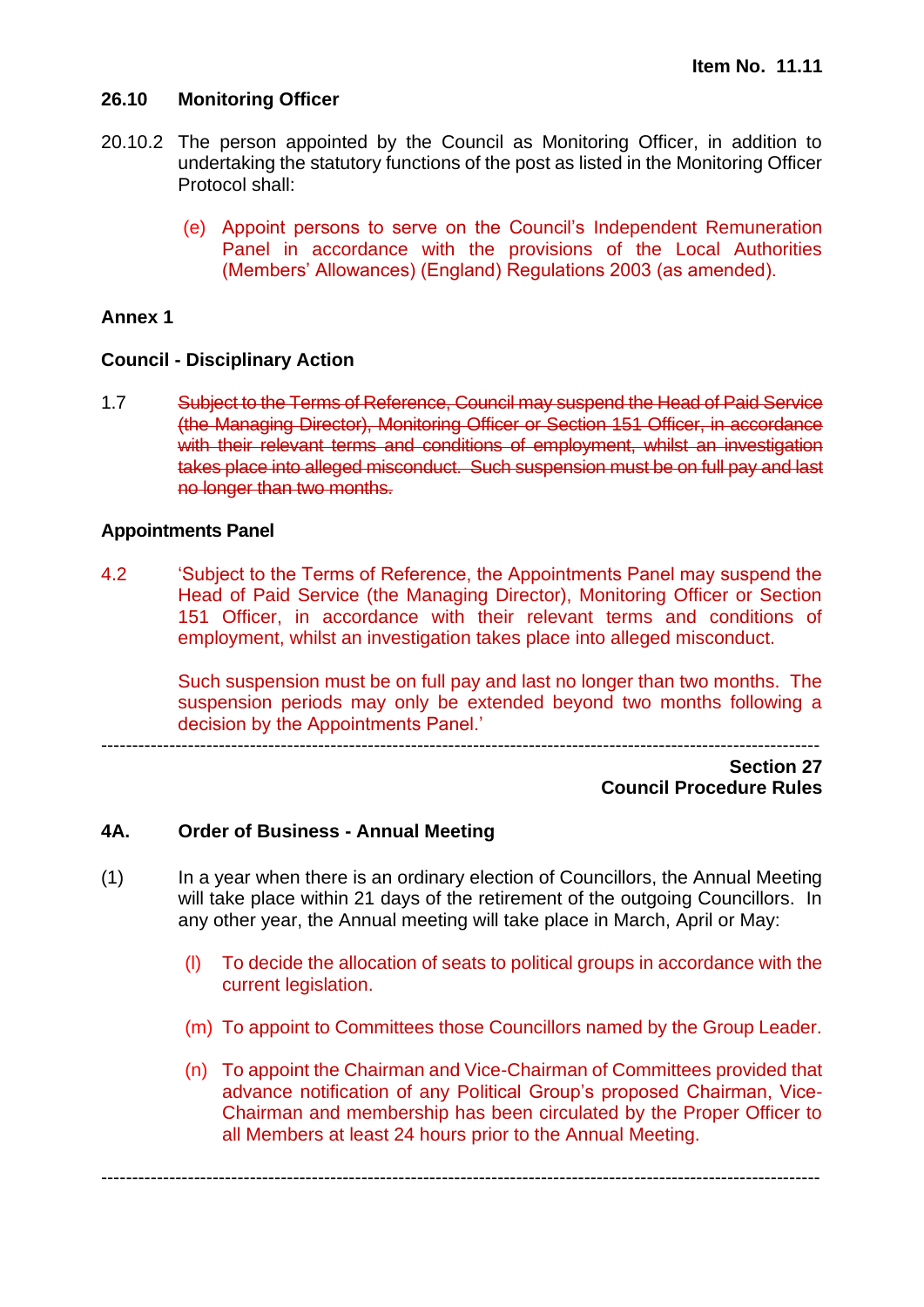#### **Section 39 Local Protocol for Planning Decision Making**

#### **7. Decision Making Procedures**

- 7.4 **Decisions on planning and other applications** submitted under the Town & Country Planning Acts including applications for listed building consent, conservation area consent, consent to display an advertisement, certificates or lawful use or development and prior notification of agricultural, telecommunication development and demolitions (referred to and defined as Planning Applications under paragraph 7.4(A)(1) below) are made by one of the following two methods:-
	- (B) Council's Planning Control Committee
		- (6) Where a Member of the Council seeks to invoke and rely upon clause 4 sub-paragraph (f) then:
			- (a) the Member shall be afforded the opportunity to have an informal site visit with the appropriate case officer to determine whether it should be recommended to the Planning Control Committee that a formal site visit be undertaken; and then shall
			- (b) proceed to making a written request (using the necessary referral form available from the Council's Planning Service), which must:
				- (i) set out the specific clear and relevant material planning reasons for why the request is being made for the Planning Application to be referred to the Planning Control Committee for determination.

==================================================================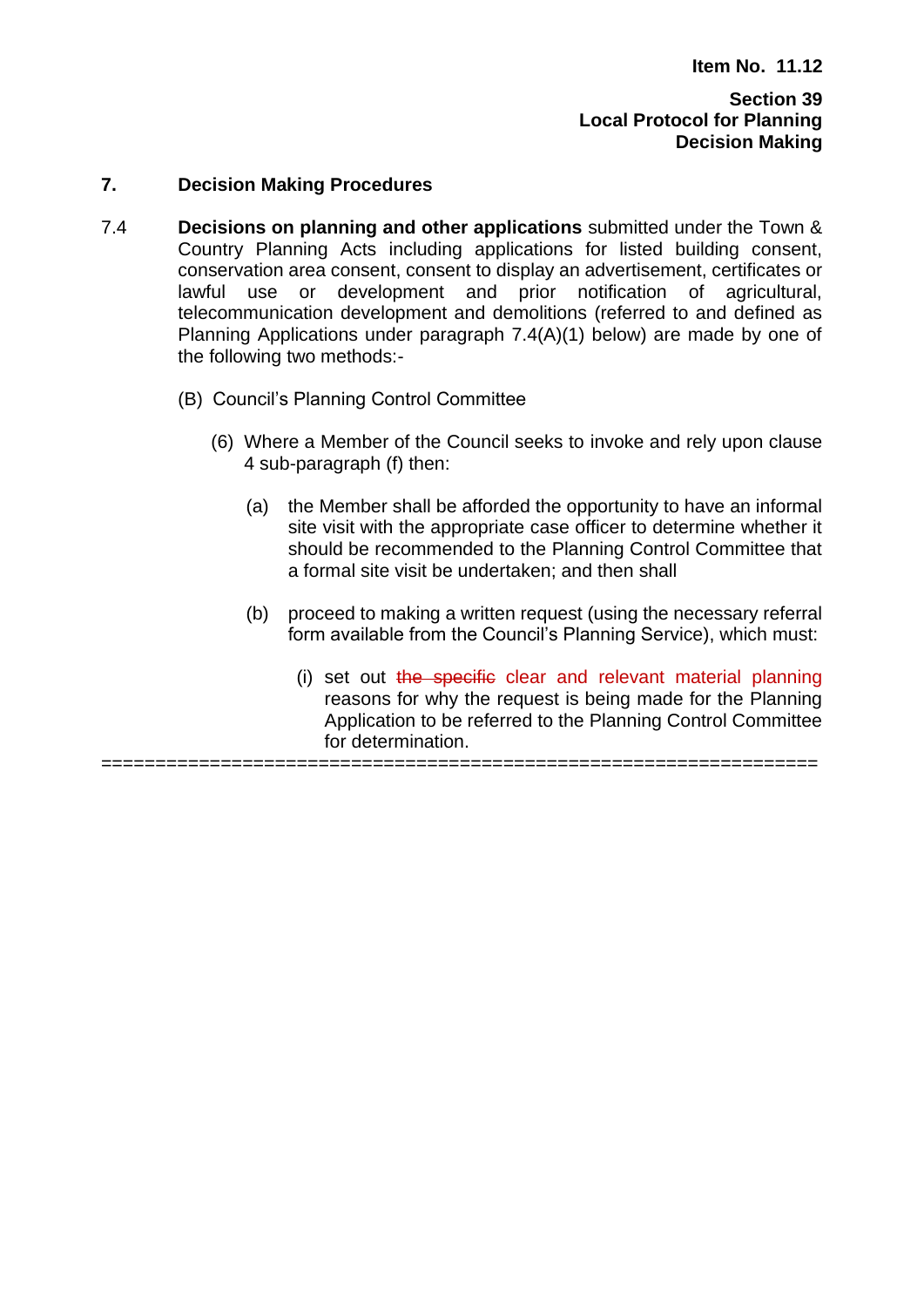**Appendix 3**

| Chairman / Vice-Chairman and Chairmen / Vice-Chairmen |                   |                         |                     |               |                      |
|-------------------------------------------------------|-------------------|-------------------------|---------------------|---------------|----------------------|
| Part &<br>(Section)                                   | Page              | No. of<br>references    | Part &<br>(Section) | Page          | No. of<br>references |
| Index                                                 | $\mathbf{1}$      | $\mathbf{1}$            | 4(28)               | $4 - 28 - 4$  | $\mathbf{3}$         |
| 2(5)                                                  | $2 - 5 - 1$       | 14                      |                     | $4 - 28 - 5$  | $\mathbf 1$          |
| 2(12)                                                 | $2 - 12 - 1$      | 1                       |                     | $4 - 28 - 6$  | 6                    |
| 3(16)                                                 | $3 - 16 - 1$      | 5                       | 4(29)               | $4 - 29 - 3$  | $\mathbf{3}$         |
|                                                       | $3 - 16 - 2$      | $\overline{2}$          | 4(30)               | $4 - 30 - 2$  | 1                    |
|                                                       | $3 - 16 - 3$      | $\overline{2}$          | 4(31)               | $4 - 31 - 1$  | $\mathbf{2}$         |
| 3(17)                                                 | $3 - 17 - 1$      | 4                       |                     | $4 - 31 - 3$  | 5                    |
| 3(18)                                                 | $3 - 18 - 1$      | 4                       |                     | $4 - 31 - 4$  | 1                    |
| 3(19)                                                 | $3 - 19 - 1$      | $\overline{\mathbf{3}}$ | 5(35)               | 425           | $\mathbf{1}$         |
| 3(20)                                                 | $3 - 20 - 1$      | 4                       |                     | 428           | $\overline{2}$       |
| 3(21)                                                 | $3 - 21 - 1$      | 5                       | 5(36)               | 441           | $\overline{2}$       |
| 3(22)                                                 | $3 - 22 - 1$      | $\mathbf{3}$            |                     | 443           | $\mathbf{2}$         |
|                                                       | $3 - 22 - 2$      | 1                       | 5(37)               | 459(vi)       | $\mathbf{3}$         |
| 3(23)                                                 | $3 - 23 - 1$      | 3                       |                     | 459 (viii)    | $\overline{2}$       |
| 3(24)                                                 | $3 - 24 - 1$      | 5                       | 5(39)               | $5 - 39 - 10$ | $\overline{2}$       |
|                                                       | $3 - 24 - 2$      | 1                       |                     | $5 - 39 - 11$ | $\overline{2}$       |
| 3(25)                                                 | $3 - 25 - 2$      | $\mathbf{2}$            |                     | $5 - 39 - 15$ | $\overline{2}$       |
| 4(27)                                                 | $4 - 27 - 1$      | 11                      |                     | $5 - 39 - 16$ | $\overline{2}$       |
|                                                       | $4 - 27 - 2$      | 15                      | 5(40)               | $5 - 40 - 1$  | $\mathbf{2}$         |
|                                                       | $4 - 27 - 3$      | 8                       |                     | $5 - 40 - 2$  | 4                    |
|                                                       | $4 - 27 - 4$      | 4                       | 5(41)               | $5 - 41 - 1$  | 1                    |
|                                                       | $4 - 27 - 5$      | 1                       |                     | $5 - 41 - 2$  | $\mathbf 1$          |
|                                                       | $4 - 27 - 6$      | 4                       | 6(42)               | $6 - 42 - 6$  | 8                    |
|                                                       | $4 - 27 - 7$<br>4 |                         | $6 - 42 - 8$        | $\mathbf{3}$  |                      |
|                                                       | $4 - 27 - 8$      | $\mathbf{3}$            |                     | $6 - 42 - 9$  | 2 <sup>1</sup>       |
|                                                       | $4 - 27 - 9$      | 4                       |                     | <b>TOTAL</b>  | 217                  |
|                                                       | $4 - 27 - 10$     | 4                       |                     |               |                      |
|                                                       | $4 - 27 - 11$     | 1                       |                     |               |                      |
|                                                       | $4 - 27 - 13$     | 5                       |                     |               |                      |
|                                                       | $4 - 27 - 14$     | 12                      |                     |               |                      |

# **Gender References in the Constitution**